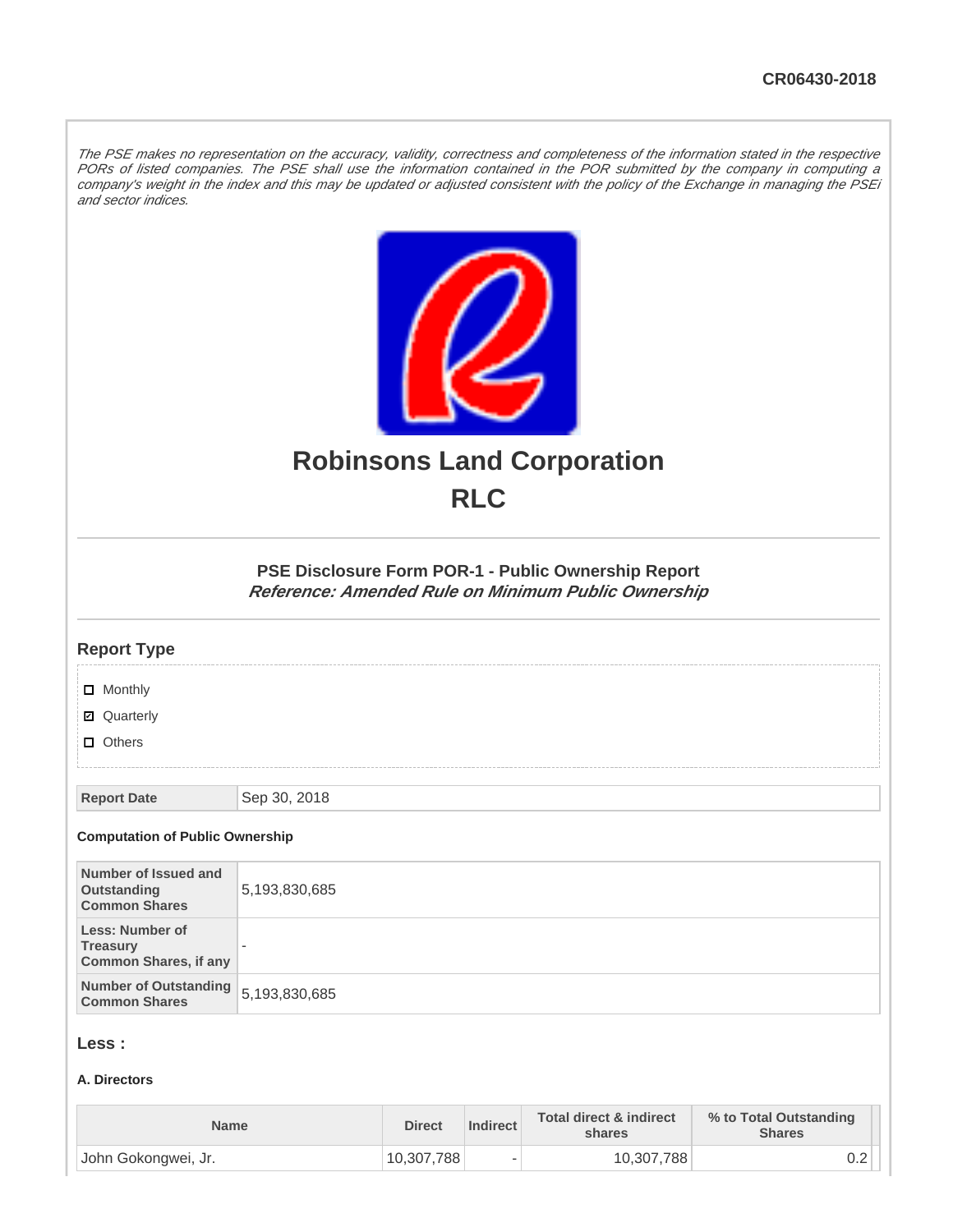| John L. Gokongwei, Jr.                             | 380,608    |   | 380,608    | 0.01         |
|----------------------------------------------------|------------|---|------------|--------------|
| Elizabeth Y. Gokongwei &/or John<br>Gokongwei, Jr. | 1,253,470  |   | 1,253,470  | 0.02         |
| James L. Go                                        | 2,139,011  |   | 2,139,011  | 0.04         |
| Lance Y. Gokongwei                                 | 805,001    |   | 805,001    | 0.02         |
| Frederick D. Go                                    | 986,027    |   | 986,027    | 0.02         |
| Robina Y. Gokongwei-Pe                             | 685,094    |   | 685,094    | 0.01         |
| Patrick Henry C. Go                                | 10,000     |   | 10,000     | 0            |
| Johnson Robert G. Go, Jr.                          |            |   |            | 0            |
| Artemio V. Panganiban                              | 31,718     |   | 31,718     | O            |
| Roberto F. De Ocampo                               |            |   | 1          | O            |
| Emmanuel C. Rojas, Jr.                             | 901        |   | 901        | <sup>0</sup> |
| Omar Byron T. Mier                                 |            |   |            | 0            |
|                                                    | 16,599,621 | 0 | 16,599,621 | 0.32         |

#### **B. Officers**

| <b>Name</b>                          | <b>Direct</b> | <b>Indirect</b> | Total direct & indirect shares | % to Total Outstanding Shares |
|--------------------------------------|---------------|-----------------|--------------------------------|-------------------------------|
| Kerwin Max S. Tan                    | $\Omega$      |                 | 0                              | 0                             |
| Faraday D. Go                        | 0             |                 | 0                              | 0                             |
| Henry L. Yap                         | 114,182       |                 | 114,182                        | 0                             |
| Arlene G. Magtibay                   | 0             |                 | 0                              | 0                             |
| Arthur G. Gindap                     | 25,373        |                 | 25,373                         | 0                             |
| Ma. Socorro Isabelle V. Aragon-Gobio | 0             |                 | 0                              | Ω                             |
| Corazon L. Ang Ley                   | 0             |                 | 0                              | 0                             |
| Elizabeth Kristine D. Gregorio       | 0             |                 | 0                              | O                             |
| Bach Johann M. Sebastian             | 0             |                 | $\Omega$                       | 0                             |
| Cecilia M. Pascual                   | 0             |                 | 0                              | ი                             |
| Emmanuel C. Arce                     | $\Omega$      |                 | 0                              | O                             |
| Constantino C. Felipe                | 0             |                 | O                              | ი                             |
| Catalina M. Sanchez                  | 0             |                 | 0                              | 0                             |
| Sylvia B. Hernandez                  | 0             |                 | 0                              | 0                             |
| Joanna N. Laiz                       | 0             |                 | 0                              | 0                             |
| Rosalinda F. Rivera                  | 0             |                 | 0                              | 0                             |
| Arlene M. Denzon                     | $\Omega$      |                 | $\Omega$                       | 0                             |
|                                      | 139,555       | $\mathbf 0$     | 139,555                        | 0                             |

#### **C. Principal/Substantial Stockholders**

| <b>Name</b>              | <b>Direct</b> | Indirect | Total direct & indirect shares | % to Total Outstanding Shares |
|--------------------------|---------------|----------|--------------------------------|-------------------------------|
| JG Summit Holdings, Inc. | 3,166,806,886 |          | 3,166,806,886                  | 60.97                         |
|                          | 3.166.806.886 |          | 3,166,806,886                  | 60.97                         |

### **D. Affiliates**

| <b>Name</b> | <b>Direct</b> | Indirect | Total direct & indirect shares | % to Total Outstanding Shares |  |
|-------------|---------------|----------|--------------------------------|-------------------------------|--|
|             |               |          |                                |                               |  |